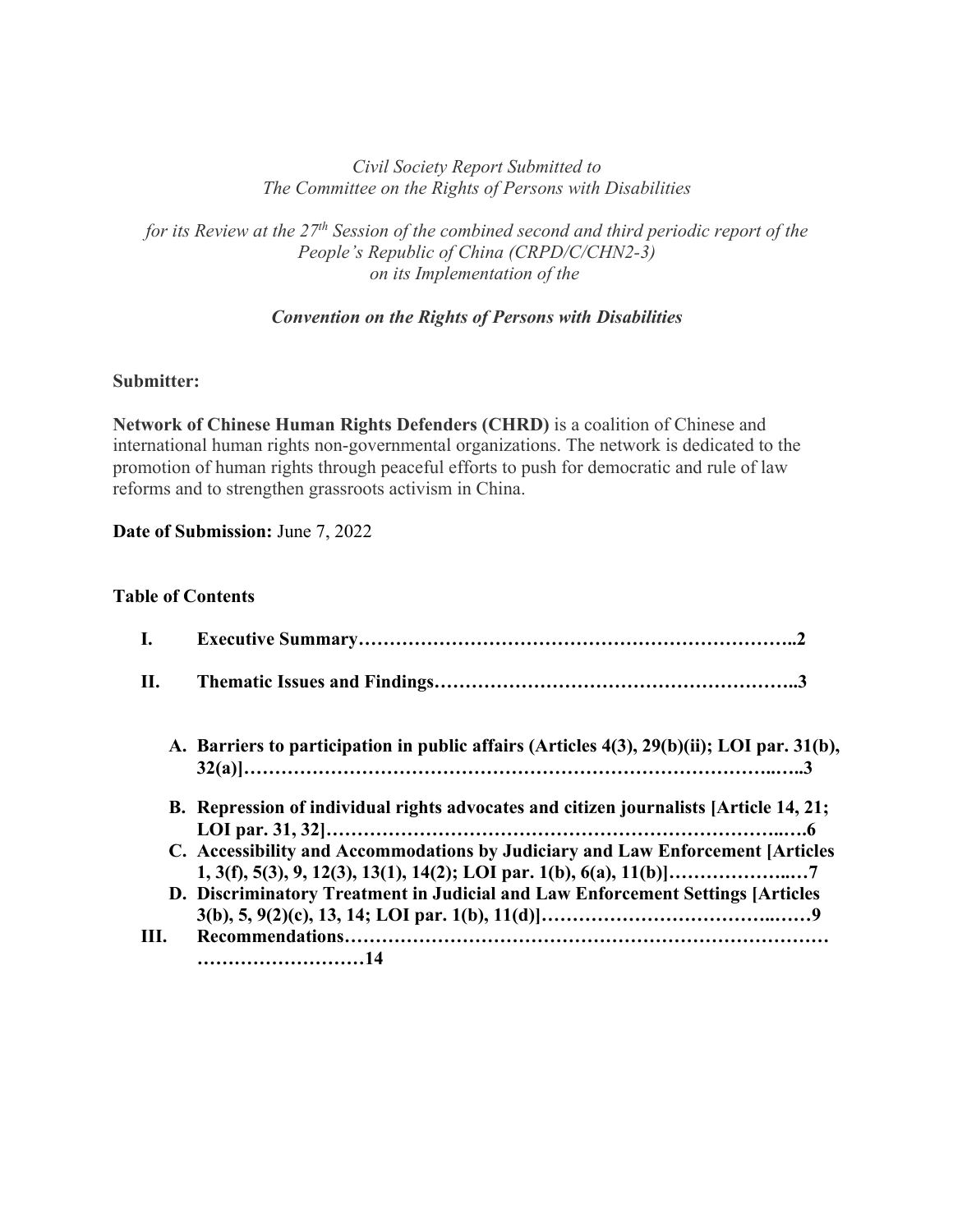### **I. Executive Summary**

1. The Chinese government's state report depicts a situation in which, buttressed by many laws, regulations, and policies, the "living conditions of persons with disabilities have improved significantly."1 While certainly some improvements have been made, the crucial input of persons with disabilities in contributing to positive change has been sorely lacking. This submission analyzes the precarious position of human rights defenders who are concerned with disability rights and the situation of human rights defenders who happen to be persons with disabilities. Contrary to the rosy picture portrayed on paper, interviews conducted by CHRD and research accumulated through contacts on the ground points to many problems. First, over the ten years since the last review of China by the Committee, the government has tightened the space for civil society by restricting the rights to freedom of association and freedom of expression. It has dramatically curtailed the space for participation in political and public life, while increasing the Chinese Communist Party's control and "guidance" over civil society. While this is a general trend affecting many sectors, the disability rights sector has been impacted: two organizations that had worked on advocacy for persons with disabilities were shut down and other writers and citizen journalists who focused on disability rights were detained.

Second, interviewees told CHRD that many facilities run by the judiciary and public security officials were not accessible, including a lack of ramps for wheelchairs, elevators, and accessible toilets. Third, many interviewees felt that trainings provided to staff in the justice sector were inadequate, or at times even counterproductive. Fourth, for those who had been taken away by police, detained, or who had been to prison, many persons with disabilities had experienced discrimination, violence, and particular punishments that capitalized on their status as persons with disabilities, such as taking away wheelchairs as a source of punishment. Worse, some people experienced torture and other ill-treatment, including beatings and the denial of medical care.

- 2. The barriers to public participation and the difficult situation for human rights defenders with disabilities means that while the Chinese government may have enacted many laws and policies to benefit persons with disabilities, many of these laws and policies may have significant problems with design, and implementation issues remain.
- 3. We ask the Committee to recommend the Chinese government to fully comply with the International Convention on the Rights of Persons with Disabilities respecting the right of freedom of association, and revise laws that place onerous and unnecessary restrictions on civil society organizations; respecting the rights to freedom of expression and press, end censorship, and dismantle the digital surveillance police state, including the Great Firewall; ensuring that all facilities within the justice system are barrier free and have suitable accommodations for persons with disabilities, that all government office and judicial facilities and public services buildings have toilets that are accessible, and that all government personnel involved in providing government services have undergone

 $1$  Combined second and third periodic reports submitted by China under article 35 of the Convention, due in 2018, submitted 31 August 2018, CRPD/C/CHN/2-3, para 5. (Hereafter referred to as "State Report").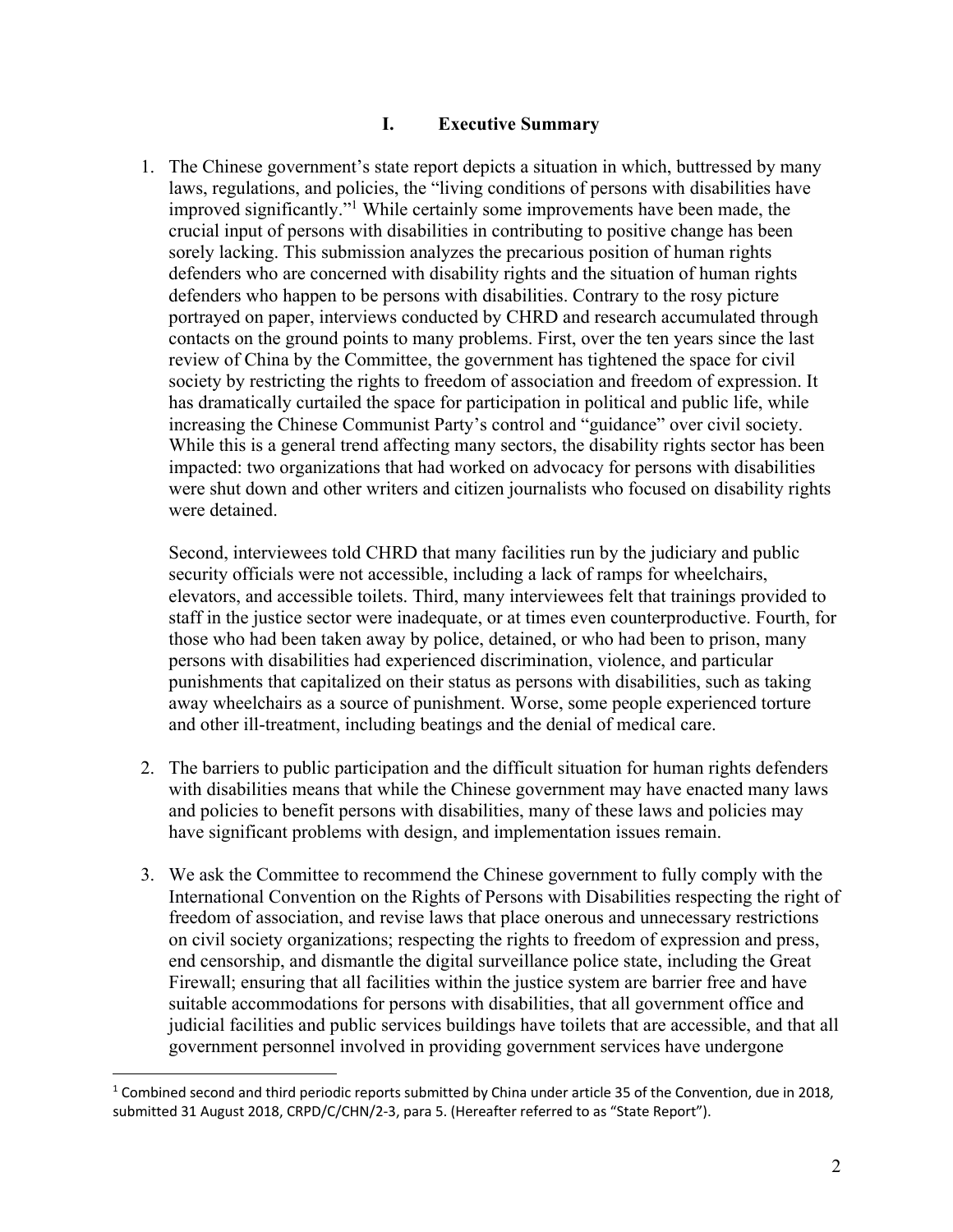trainings that are compliant with the Convention; ensuring that no person, including persons with disabilities, is subjected to torture, cruel, inhuman, or degrading treatment or punishment.

## **II. Thematic Issues and Findings**

## **A. Barriers to participation in public affairs (Articles 4(3), 29(b)(ii); LOI par. 31(b), 32(a)]**

- 4. In its State Report, the Chinese government claims that "China ensures the equal participation of persons with disabilities in political and public life."2 The State Report also highlights its emphasis regarding reasonable accommodation "…in drafting and revising laws and regulations relating to persons with disabilities in… social participation."3
- 5. However, this assertion about the ability of people with disabilities to participate in social and public life is problematic for two reasons. First, since the last CRPD review, the Chinese government has enacted many laws, regulations, and policies that restrict the ability of its citizens and civil society organizations to function outside of government control and/or to engage in advocacy aimed at government reforms. This has made it hard, if not impossible, for disabilities rights organizations to represent persons with disabilities and for persons with disabilities to participate in public affairs (Article 29, b (ii)). While some people in the media and civil society claim there is still space for those working on disability issues, particularly those that are service-oriented, most experts recognize the government's clampdown on civil society and advocacy has made it harder for rights-based civil society organizations to operate and engage in public life. Second, and in lieu of civil society organizations advocating for rights of persons with disabilities, individuals advocating for disabilities rights have taken on an important role. However, in interviews with disabilities rights defenders, CHRD found that while rights advocacy has been important in bringing about tangible improvements in accommodations, the government frequently punishes disabilities rights defenders, undermining the ability of persons with disabilities to fully participate in public affairs (Article 29 b).

## *Inability for Independent Civil Society to Operate*

- 6. In both higher- and lower-tier cities across China, and across different legal institutions, disabilities rights defenders told CHRD in interviews conducted for the purpose of this report, that rights advocacy has been essential to the adoption of meager but meaningful accommodations within judicial and law enforcement facilities.
- 7. However, the Chinese government has tightened the legal framework regulating civil society, further restricting civil society groups, sometimes in the name of encouraging "healthy development" of "social organizations," other times in the name of "national security," which has contributed to the closing of the space for independent

<sup>2</sup> State Report para.115

<sup>3</sup> State Report para.13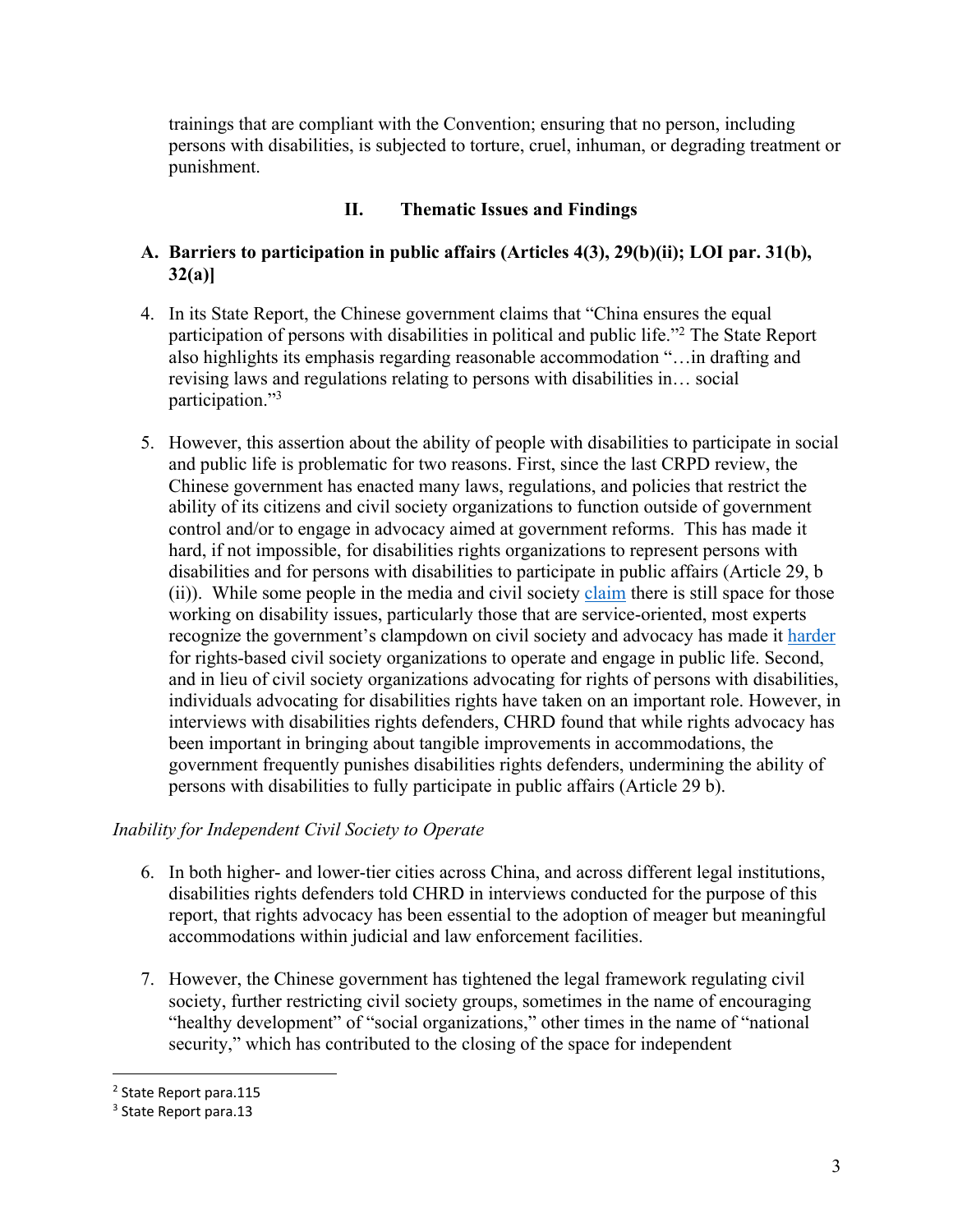organizations, especially those engaged in advocacy and promotion of human rights, including disability rights. These structural changes have led to more draconian state control over civil society activities and have stunted public participation in governance.

- 8. Since 2012, the government has issued new or revised laws, regulations, and policies to tighten controls on independent organizations. And the government also issued a series of sweeping and vaguely worded national security laws that have had a detrimental impact on the space for civil society organizations. Previously, civil society groups could register and gain permission to operate as "social organizations" or for-profit businesses that provide services or engage in charity work. The changes to the legal framework since 2012 made it more difficult and even criminal for small independent civil society groups to operate. A government campaign launched in 2018 targeting the activities of "illegal" or un-registered social organizations or organizations that undertook activities outside their scope have all but eliminated the "grey area" in which many foreign and domestic rights-based NGOs had operated in China.
- 9. Government policies and laws with a significant, negative impact on civil society groups include:
	- In 2016, the Ministry of Civil Affairs established a new office, the Civil Society Law Enforcement and Supervision Administration, and authorized it to enforce relevant laws, handle reports of "illegal" groups, and monitor and prosecute groups undertaking activities not registered with, or without the approval of, the Ministry.
	- China's new **National Security Law,** which came into effect in 2015, included under the rubric of "national security" such broad realms as cyberspace, culture, ideology, economics and finance, the environment, food, and religion among others. This expansion of the scope of what could be considered a national security issue put the activities of civil society groups under additional scrutiny. Article 15 notably laid out the main role of the Chinese Communist Party (CCP) and implicitly characterized any challenges to its rule as a punishable offense.
	- The **Overseas NGOs' Domestic Activities Management Law of the PRC** (Foreign NGO Law) was promulgated by the National People's Congress Standing Committee in January 2017. The law is ostensibly aimed at governing the work of international NGOs (INGOs), but also has severely constricted funding for local independent Chinese groups. The law bans Chinese NGOs from receiving any funding from, or conducting "activities" with, INGOs that have not registered with, or received a temporary activity permit from, the Ministry of Public Security. Some foreign foundations that have not registered in China are now hesitant to fund local Chinese civil society projects because of the law. This law was apparently designed at the highest levels to protect the Communist Party from what it views as "foreign infiltration" and to prevent an NGO-inspired "Color Revolution." The law also bans civil society organizations from harming "national security," while giving no clear definition of what activities constitute "endangering national security" and thus granted police broad leeway to impede and intimidate civil society groups.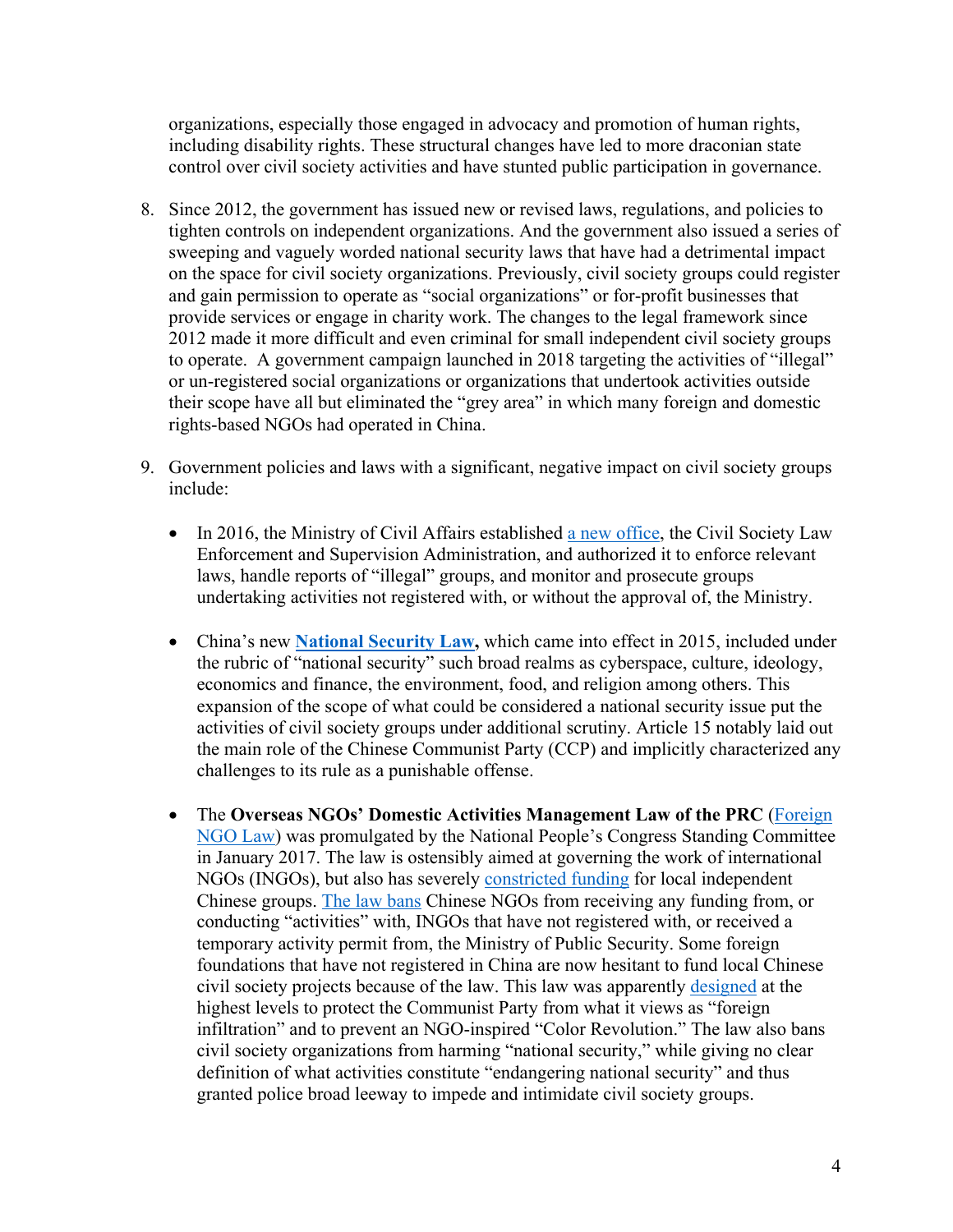- **The Charity Law**, issued in September 2016, restricts all online fundraising activities to government-registered charities while levying heavy fines on nonregistered and/or non-profit groups that seek donations online. The law could be used to criminalize the operations or fundraising by independent groups based on vague and unsubstantiated accusations of "endangering national security." Charities that have not housed CCP units or do not have "good credit" can be punished by being placed on MOCA's "suspect list."
- In 2021, the government took additional steps to tighten CCP supervision over NGOs and their work. MOCA issued an ordinance "**14th Five-Year Plan on the Development of Social Organizations**," which emphasized CCP control over civic groups and their development. While social organizations have been required to establish CCP branches since at least 2015 to ensure the "healthy development" of the sector, the new ordinance stressed the CCP's "total" leadership.
- 10. In contrast, the government may contend that it is strengthening the role of civil society. Indeed, in its section on Article 29, the State Report states that "China supports the development of social organizations assisting persons with disabilities."4 To support this assertion, the State Report claims that the "The Opinion on the Reform of the Social Organization Management System and Promotion of the Healthy and Well-Ordered Development of Social Organizations (2016) lowered the access threshold for social organizations, supported community social organizations in undertaking public services and functions entrusted to them by governments at the grass-roots level in their communities, and upgraded the state's preferential tax policies for social organizations assisting persons with disabilities."
- 11. However, what the government report neglected to mention is that this same Opinion also sought to further control civil society, increase the CCP's control in and over organizations, and "guide" their political views, thus limiting their public participation in terms of any advocacy or activities that the government perceives as adversarial. Indeed, the preamble of this Opinion says:
- 12. "In accordance with the functional positioning of Party organizations within social organizations, which has been made clear by the central Party, we should give expression to the core political role of party organizations to strengthen social organizations' Party building, place particular importance on strengthening political guidance for social organizations and role models to lead them, support people's organizations, and play a full role in strengthening the coordination forces working together to keep in touch with the people and ensure social organizations develop in the right political direction."
- 13. The tightening political control and increased legal restrictions enabled the government to shut down organizations that had worked on disability rights and sought to engage in advocacy to address legal or social problems facing persons with disabilities:

<sup>4</sup> State Report para.118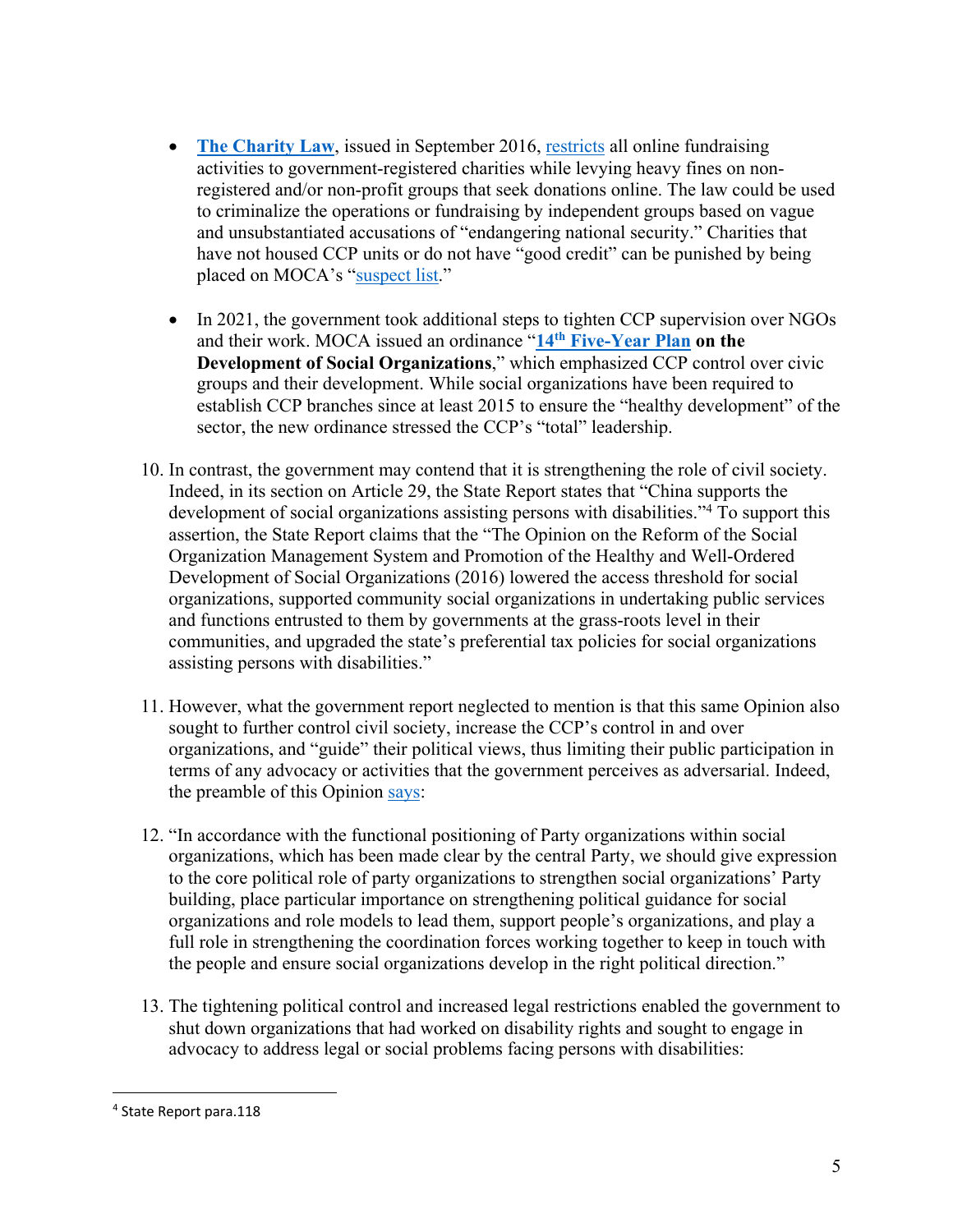- **Yirenping (shut down in 2015**). In April 2015, a Chinese government spokesperson said that because Yirenping, an anti-discrimination advocacy organization that maintained multiple centers throughout China, was "suspected of violating the law, it will face punishment." Many former employees and volunteers of Yirenping were detained, harassed or intimidated. Two former employees – Guo Bin and Yang Zhanqing – were detained on June 12, 2015 on suspicion of "illegal business activity," but they were released on bail about a month later. Yirenping undertook advocacy campaigns and project initiatives to assist people who suffered from discrimination in work places, schools, and hospitals for being infected with Hepatitis B and HIV/AIDS, as well as discrimination against migrant laborers, women, and LGBTIQ persons with disabilities. For example, the organization carried out nationwide advocacy campaigns to ensure that TV news programs had subtitles for the hearing impaired and launched campaigns to ensure that blind people could take the national college entrance examination.
- **Changsha Funeng (shut down in 2019**). In July of 2019, Hunan provincial police criminally detained three staff members of an anti-discrimination NGO in Changsha—Cheng Yuan, Liu Dazhi and Wu Gejianxiong—on suspicion of "subversion of state authority." Their organization primarily focused on antidiscrimination efforts based on health status (such as discrimination and discriminatory policies affecting those with HIV/AIDS or Hepatitis B). The organization filed lawsuits on behalf of persons with disabilities who had been prevented from claiming their employment rights. The group also filed a lawsuit on behalf of a visually impaired person who had not been able to participate in a standardized test due to lack of access to the facility. In August 2021, the international community learned that the three NGO staffers had been tried secretly by the Changsha Intermediate People's Court on the charge of "subversion," and the court sentenced Cheng Yuan to five years, Wu Gejiangxiong to three years, and Liu Dazhi to two years in prison.

## **B. Repression of individual rights advocates and citizen journalists [Article 14, 21; LOI par. 31, 32]**

- 14. Human rights defenders who have worked as citizen journalists documenting rights violations of persons with disabilities have also been forced into silence by the state. For example, Mr. Zhou Weilin, a citizen journalist who regularly reported on labor issues and worked to protect disability rights, was sentenced to three and a half years on the charge of "picking quarrels and provoking trouble" on July 29, 2021. Zhou was sentenced for his reporting and comments on Twitter. He was a victim of an occupational accident that led to the loss of one of his hands.
- 15. Previously, the Chinese government also stopped Zhou from learning more about and using UN mechanisms for his advocacy. One week before **Ms. Cao Shunli,** who eventually died in state custody, was stopped at the Beijing Capital International Airport in September 2013, Zhou was detained as he was preparing to travel to Geneva to take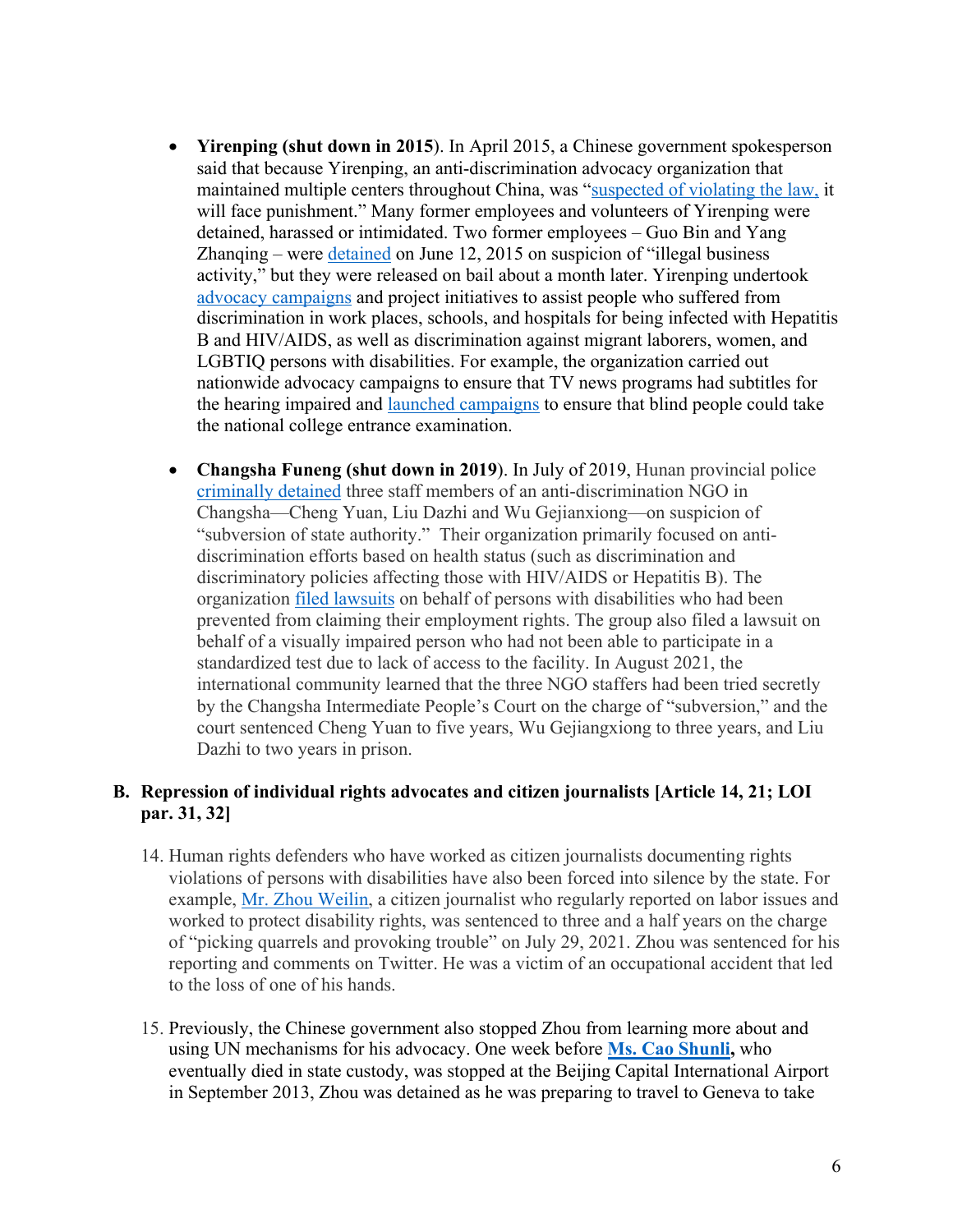part in the same activities as Cao. (A third rights defender invited to Geneva, **Chen Jianfang (**陈建芳**)**, was intercepted at the Guangzhou Baiyun International Airport on the same day that Cao Shunli was stopped in Beijing, but released later.) All three had previously participated in a UN human rights mechanisms' training together and also worked together in China. They are among dozens of human rights defenders who have been blocked and punished in various ways by the Chinese government for attending trainings on the UN human rights mechanisms over the past decade. Several such individuals are in criminal detention or in prison today.

- 16. In another instance, writer, activist, and documentary filmmaker **Ms. Kou Yanding** was detained for 128 days after she went to Hong Kong and was released on February 14, 2015. Kou was very active in using media and art to decrease discrimination against person with disabilities.
- 17. A disability rights advocate **Ms. Ni Yulan**, who is active on social media on many human rights issues including disability rights, and whose case is mentioned further below, has faced continuous harassment from the authorities for more than a decade.

# **C. Accessibility and Accommodations by Judiciary and Law Enforcement [Articles 1, 3(f), 5(3), 9, 12(3), 13(1), 14(2); LOI par. 1(b), 6(a), 11(b)]**

18. In its State Report, the government highlights the state guarantee of "the protection of persons with disabilities at each stage of the legal process."5 However, interviews conducted by CHRD with persons with disabilities and disability rights defenders suggest that many judicial and detention facilities are not barrier-free and persons with disabilities are deprived of reasonable accommodations while engaged in legal procedures and when they are in custody. These interviews also suggest that the government is not fulfilling its obligation to provide "reasonable accommodation" to those deprived of their liberty (Article 14) and that police and prison staff are not demonstrating a respect for the "inherent dignity" (Article 1) of the detained, indicating that awareness and training of public officials with regard to disability rights is inadequate.

### *Barrier-Free Facilities and Physical Accommodations*

- 19. The government cites *The Regulations on the Construction of Barrier-free Environments* as setting standards for building accessibility since they were issued in  $2012<sup>6</sup>$  but according to disability rights advocates these standards have not been implemented at government judiciary offices and detention facilities.
- 20. According to a veteran disability rights advocate, there are "essentially no" police stations and detention centers equipped with completely barrier-free facilities. Due to the

<sup>5</sup> State Report para. 44

<sup>6</sup> State Report para. 2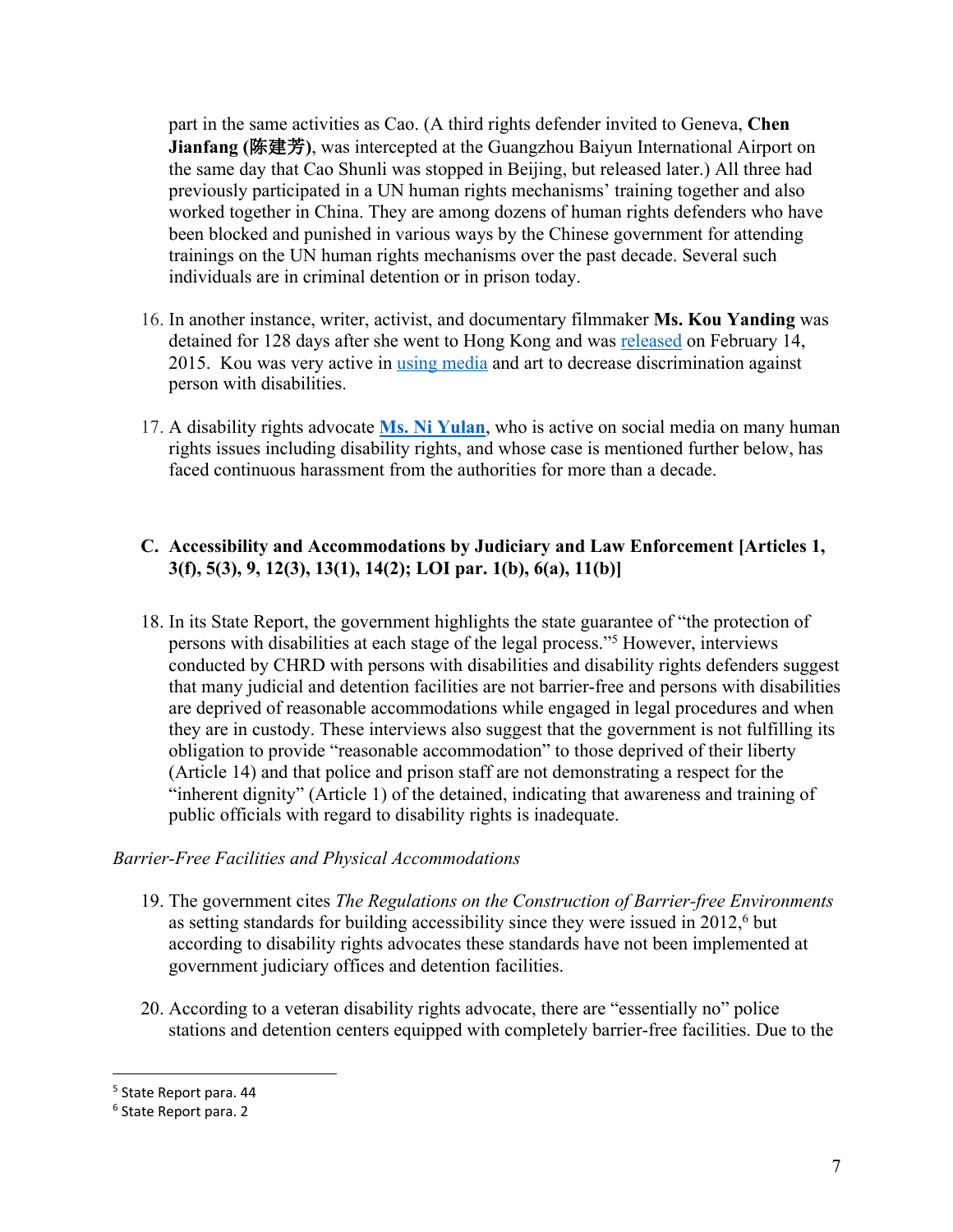lack of accessible facilities, one rights advocate using a wheelchair described having to be carried over stairs to enter a police station or being forced to crawl up the steps at police stations. The same advocate also said that this situation occurred in detention centers and in prisons. Another advocate said that authorities failed to provide any accommodations for detainees that need assistance with mobility, and in some facilities the authorities further impede the mobility of people with disabilities by confiscating crutches or wheelchairs so that those with disabilities are forced to crawl on their hands for most of their time in custody. A petitioner who uses crutches had them confiscated by detention center authorities for most of his four-week detention in Beijing in 2014. His crutches were again confiscated upon being transferred to a county-level detention center in his hometown. In some instances, authorities appear to deny reasonable accommodations as a means of punishing those in custody with disabilities. (See section on Discrimination and Mistreatment.)

Several human rights defenders (HRDs) with disabilities who had been subjected to detention centers and prisons emphasized to CHRD that they had experienced and witnessed a lack of accessible toilet facilities. An activist seeking redress for a grievance who spoke with CHRD mentioned that there was no accessible toilet in the Beijing detention center where he was detained during 2014, and authorities assigned two inmates to assist him in using the toilet.

- 21. One advocate with disabilities who had been released from detention reported that detention officials would use her difficulties with using inaccessible toilet facilities to humiliate and mistreat her. (See section on Discrimination and Mistreatment.)
- 22. As described above, one form of accommodation that detention center and prison authorities have on occasion provided for those in custody with disabilities is to assign one or two of their fellow inmates to assist with essential tasks such as using the toilet, being carried over stairs, eating, and drinking. Prominent rights lawyer Ms. Ni Yulan reports that while she was denied use of her wheelchair or crutches and forced to crawl on the floors throughout her first two detentions, she was allowed to use her wheelchair and people were assigned to assist her during her third detention in 2011 at the Xicheng Detention Center of Haidian District in Beijing.
- 23. It is rare for detention facilities to have elevators, although Ms. Ni reports that she was also able to use an elevator during her most recent detention. That detention center's barrier-free construction was not adequate, however, and Ms. Ni had to be carried over stairs in the building's basement because of lack of wheelchair access.
- 24. Disability rights advocates report that newer government facilities and those in China's first-tier cities, which tend to have bigger government budgets, may have relatively more accommodations than lower-tier city buildings (which have fewer resources) or older buildings.
- 25. However, even when accommodations exist—mostly ramps and elevators—they may nonetheless be inadequate or ineffective. A lawyer and disability rights advocate in a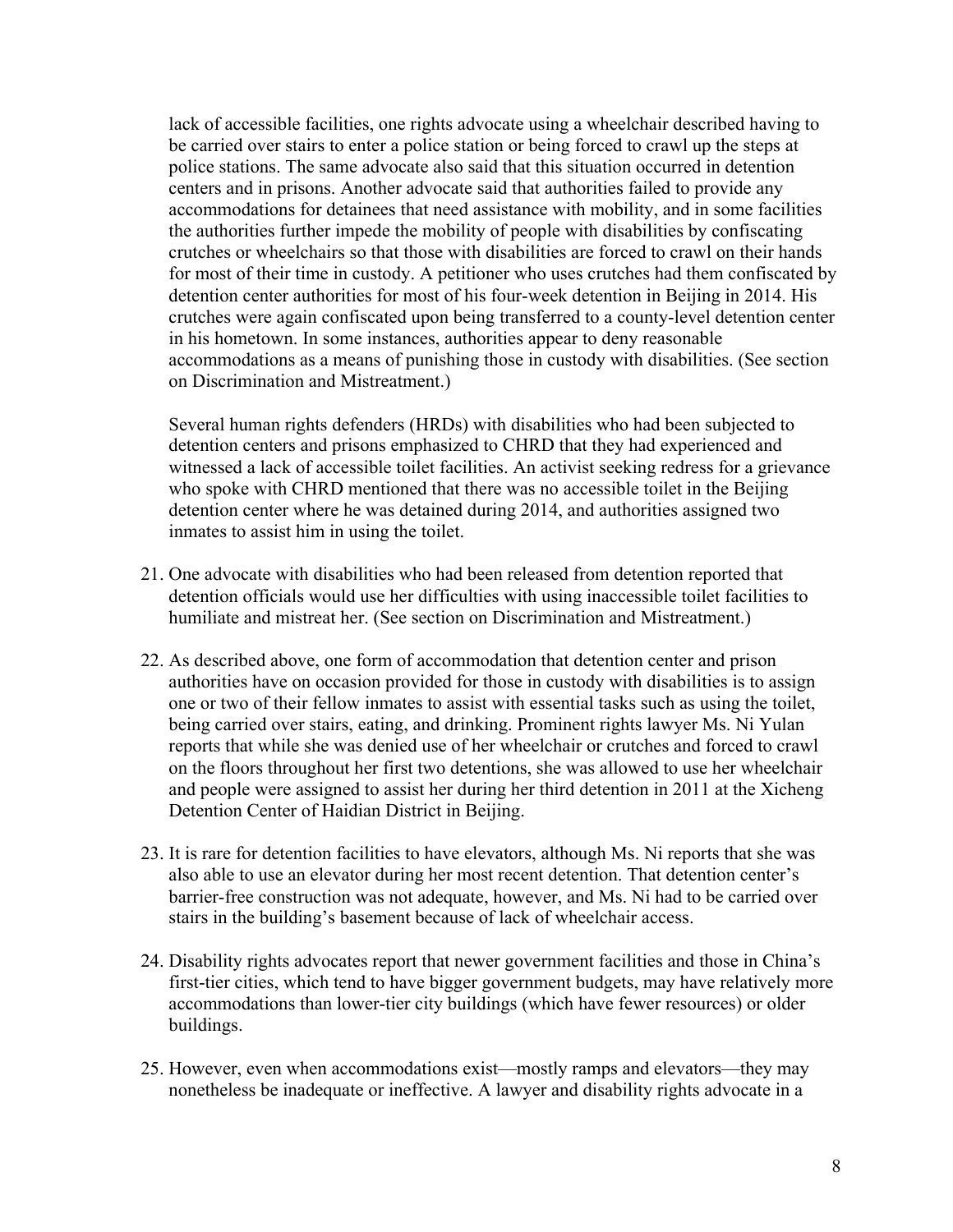major first-tier city in southern China surveyed access at government buildings and found that the vast majority lacked accommodations for wheelchairs. While some had ramps for wheelchairs, some were too steeply graded to meet accessibility standards. Other ramps faced obstructions in entranceways that left too narrow of a space for a wheelchair to pass through. The same advocate did not come across a single barrier-free restroom in a government building during his survey, finding instead restroom facilities labeled as wheelchair accessible that were in fact locked, turned into storage closets, or otherwise clearly inaccessible. After filing more than 30 requests for government information disclosure regarding accessibility issues, he was referred to the China Disabled Person's Federation, which informed him that the inaccessibility issues he raised were not the responsibility of the government because the facilities in question were leased.

- 26. Similarly, another disability rights advocate based in a first-tier city told CHRD that the entrances to some detention centers at provincial and municipal levels did have ramp access, but inside the buildings there were no accessible toilet facilities.
- 27. For another disability rights advocate, the various government institutions she needed to access in order to engage in legal and regulatory procedures were not physically accessible to her: in her experience, most court buildings could only be accessed via stairs. She reported needing to be carried over the stairs to enter the local police station, and that there was no ramp entrance at the local Letters and Petitions Office —an official entity for filing complaints and requests with the government. When she tried to speak with local transportation authorities about accessibility issues, officials sought to prevent her from entering their offices by refusing to lift her chair over the stairs to the entrance; and she was forced to leave her wheelchair and drag it behind her as she crawled up the stairs to the offices. She told CHRD that other people with disabilities also faced the same treatment.
- 28. In both higher- and lower-tier locales and across different legal institutions, HRDs report that rights advocacy has been essential to the adoption of meager but meaningful accommodations within judicial and law enforcement facilities. A disability rights advocate notes that a ramp was installed at the entrance to the local Letters and Petitions Office after many years of grassroots engagement with the local government. As mentioned above, Ms. Ni Yulan was denied access to her wheelchair and forced to crawl during her time in custody, including over the openings of squatting toilets to use the restroom. After grassroots advocacy to demand authorities to improve her conditions in custody, officials made some changes in response, and when she was detained a third time in 2011 at the Xicheng Detention Center in Beijing, officials permitted her to use her wheelchair, assigned two other inmates to assist her, and provided her with a portable toilet seat that was also made available to another inmate with a disability. Such advocacy has declined in recent years as authorities have escalated threats and harassment against rights defenders. (See section on Human Rights Defenders with Disabilities.)

### **D. Discriminatory Treatment in Judicial and Law Enforcement Settings [Articles 3(b), 5, 9(2)(c), 13, 14; LOI par. 1(b), 11(d)]**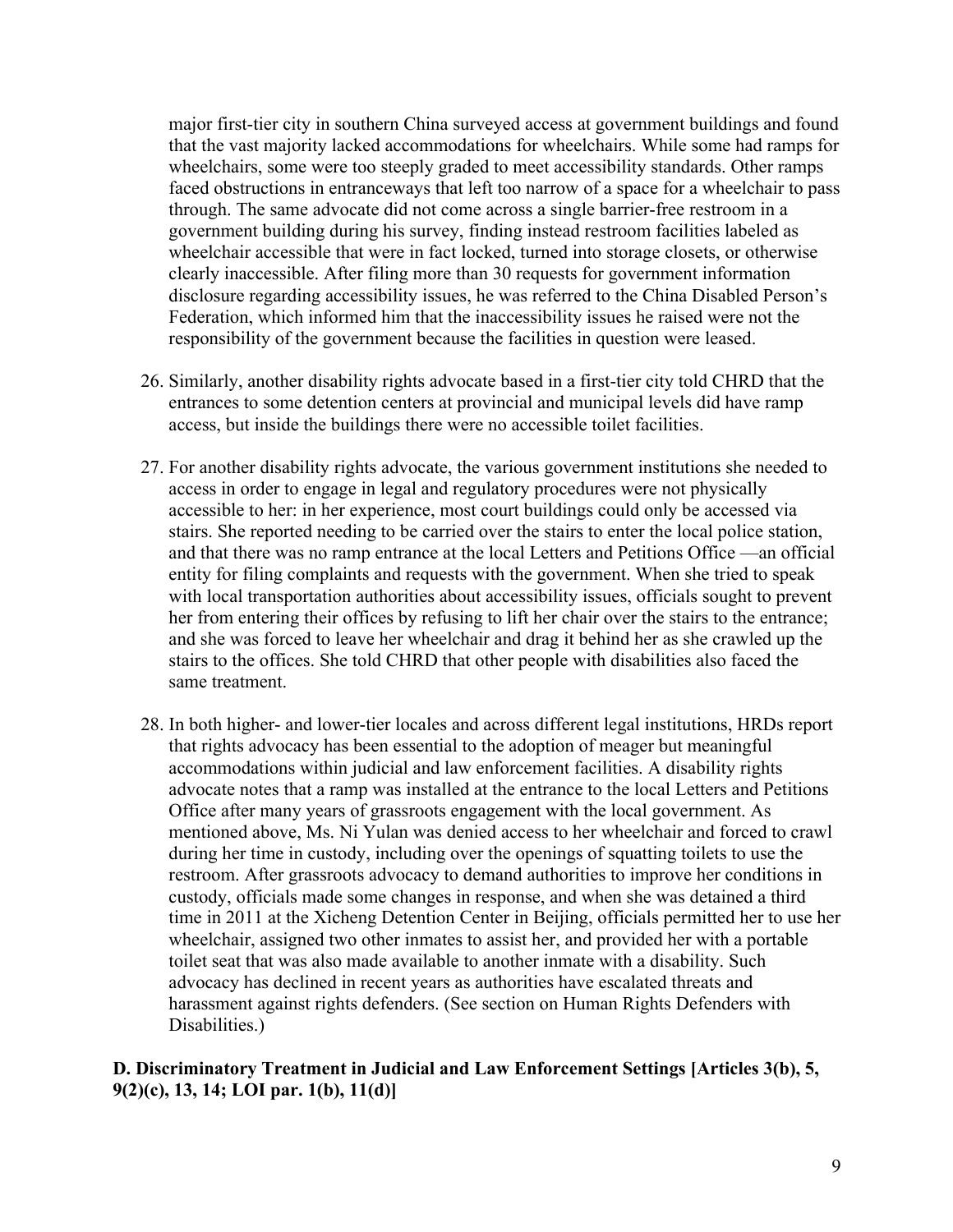- 29. The Chinese government maintains that personnel working within the justice system are sensitive to issues pertaining to disability, and the government's State Report touts the disability rights training of judges, lawyers, and law enforcement, including prison police, claiming that "The Ministry of Public Security requires personnel of public security organs to study... the Law on the Protection of Disabled Persons."<sup>7</sup>
- 30. However, human rights advocates that CHRD interviewed expressed skepticism that such trainings existed. To the extent that some sort of training has taken place, it very likely consists of studying CCP doctrines and General Secretary Xi Jinping's "thoughts." In any case, in practice, such training has done little to improve any protection of the rights of persons with disabilities, or to prevent a wide range of discriminatory and abusive treatment of persons with disabilities while in legal custody or otherwise engaging with judicial and law enforcement authorities. Some interviewers even suggested that government trainings could be counterproductive.

## *Disability Rights Trainings of Government Personnel*

31. One rights lawyer told CHRD that he knew of trainings for residential Neighborhood Committee officials and staff, one of the lowest units of government administration and often the first point of government contact for persons with disabilities. This lawyer described trainings held by the local Civil Affairs Bureau that did not teach the officials and staff how to protect disability rights, but rather focused on how to reduce the financial and administrative burden of providing benefits to persons with disabilities. For example, the lawyer said, the trainings imparted advice on how to explain to applicants with disabilities why they did not qualify for certain benefits. He found the priorities emphasized in these trainings were often reflected in his interactions with residentiallevel officials when he assisted clients with disabilities with accessing available public benefits. "When it comes to the government's regulations, they have a very clear understanding of which persons with disabilities qualify for what kind of assistance. They are professionals. It's just that they are not willing to let these persons with disabilities access the benefits they are entitled to."

### *Attitudinal Accessibility of Government Personnel and Discriminatory Language*

- 32. Some rights advocates with disabilities report that they are regularly ignored, condescended to, or insulted with specific reference to their disabilities by government personnel. One detained activist recalls the police officer handling his case telling him: "How isn't killing a cripple just like killing an ant?"
- 33. One human rights lawyer reported that local officials are solicitous of his clients persons with disabilities, but ultimately in service of reducing the clients' access to resources, to which they are entitled. In his experience assisting clients to obtain disability benefits that were denied or withheld by authorities, the relevant local officials would emphasize the burden that people with disabilities impose on the government,

<sup>7</sup> State Report, para. 46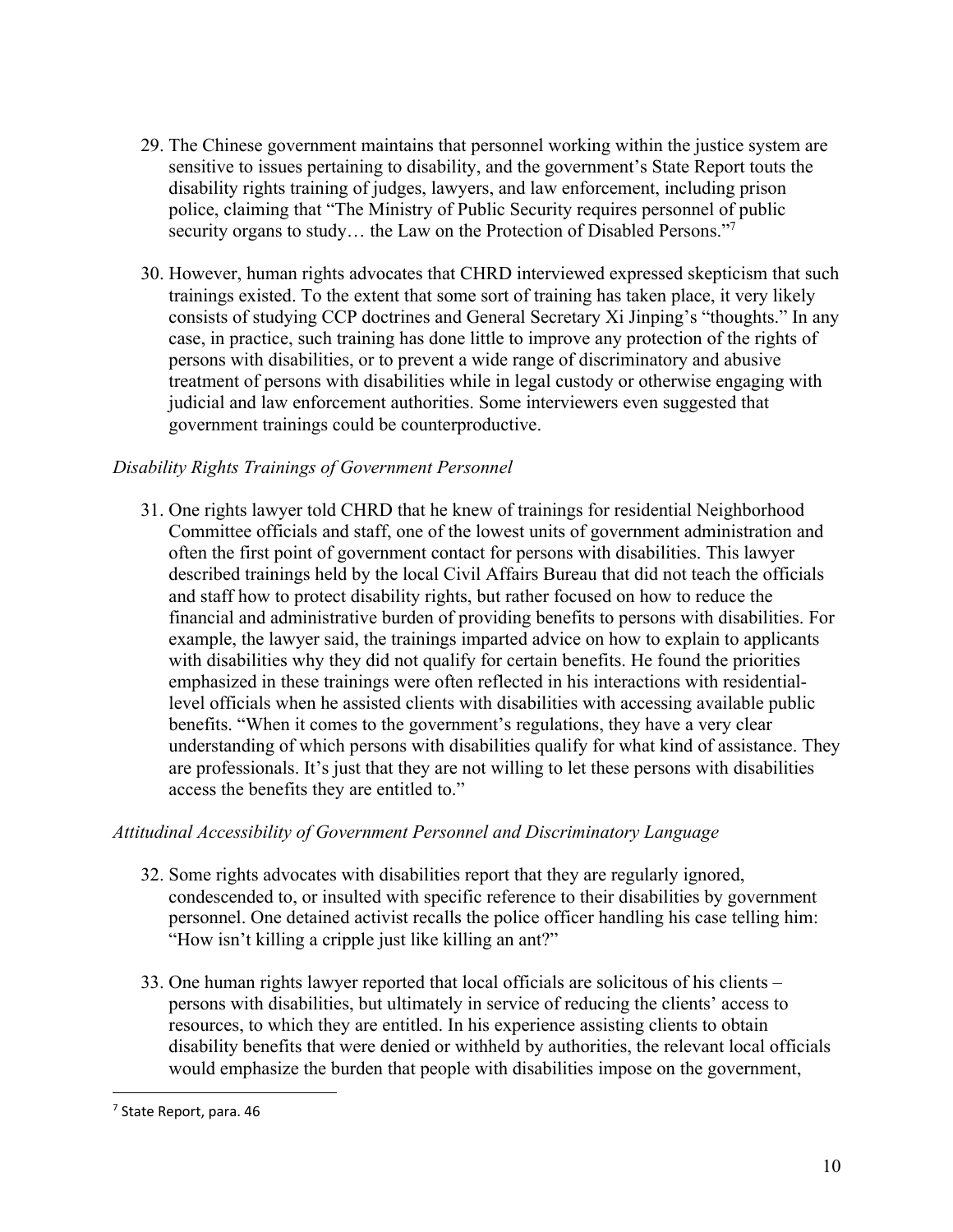putting them in a "moral bind" to discourage them from gaining access to the benefits. In doing so, the lawyer said, the officials would often refer to the economic independence of "model persons with disabilities" publicized by the government as ideals for others to emulate.

34. These negative attitudes that government officials displayed, as shown in these situations described above and in other parts of this report, reflect the reality of inadequate or nonexistent trainings to government personnel working in the administration of public services to provide effective access to disability benefits and social assistance.

#### *Discriminatory Treatment of Persons with Disabilities in Detention Centers and Prisons*

- 35. Rights advocates with experiences in detention centers and prisons have reported that people with disabilities experience mistreatment arising from discriminatory perceptions from both authorities and other detainees. One activist detained in a county-level detention center in 2014 told CHRD in an interview that after the detention center staff confiscated his crutches, they required him to stay on the floor of the holding cell beside a waste bucket that served as the cell's toilet for his nearly 3-month long detention. Rights lawyer Ms. Ni Yulan told CHRD that when she was held at the Beijing Women's Prison in 2008, prisoners favored by the guards were allowed to sleep on beds while prisoners targeted by the guards for harsh punishment would always be forced to sleep on the floor. "They wouldn't let a person with disabilities like me sleep on a bed," she recalls.
- 36. Discrimination and even violence against persons with disabilities in detention centers and prisons was sometimes perpetrated by other inmates, while the guards and other staff did not intervene or looked the other way. According to one rights lawyer, several persons with disabilities who had served sentences shared with him that, in their experience, the most severe discriminatory treatment came from other inmates, who would force them to perform menial tasks or physically abuse them to establish their dominance within the prison. For example, the disabled prisoners would be forced to wash clothes of others and do much of the cleaning. In China, detention centers and prisons and other extralegal detention facilities often employ a system in which fellow detainees or prisoners are responsible for carrying out prison discipline or meting out punishments.
- 37. Those in custody with disabilities also experience discriminatory treatment due to lack of reasonable accommodation. A rights defender with disabilities, **Mr. Lei Zonglin,** was not allowed to be transferred to a prison from a detention center, as the prison refused to accept him because he would have been unable to work due to his disabilities. (In China, conditions in detention centers are typically worse than in prisons, tending to be more overcrowded and restrictive of personal freedoms, while providing lower quality food). Mr. Lei was convicted of "picking quarrels and provoking trouble" and sentenced to 46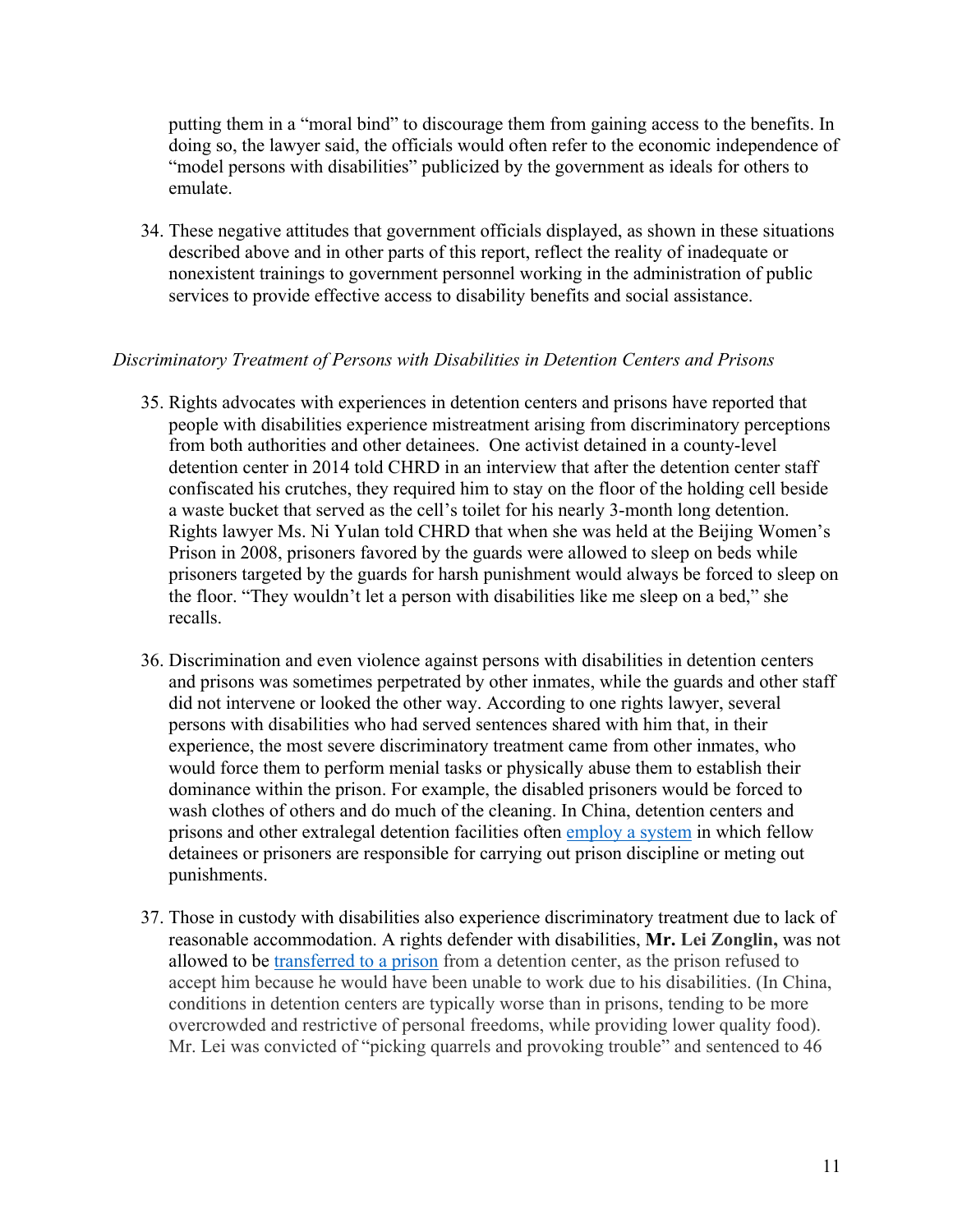months in prison on November 26, 2018 by a Fuzhou court and he subsequently had to serve the sentence at the Fuzhou No. 1 Detention Center.<sup>8</sup>

38. Persons with disabilities also experience discriminatory mistreatment in custody when authorities subject them to adverse conditions. Prison and detention center officials are known to confiscate wheelchairs and crutches (as described above), forcing the detainees who rely on these accommodations to crawl or even lie on the ground for most of their time in custody. This treatment amounts to discrimination and abuse of persons with disabilities, whether or not the authorities intend for such treatment to serve as a form of punishment.

## **E. Torture and Exploitation of Persons with Disabilities while in Custody [Articles 10, 15, 16; LOI par. 7, 15]**

- 39. The government in its State Report declares that "China protects persons with disabilities from abuse," citing a PRC Criminal Law provision that makes those who are responsible for the care of persons with disabilities criminally liable for "aggravated maltreatment." However, there are well-documented cases of public security and prison officials subjecting people with disabilities in their custody to physical and psychological abuse, fatal medical neglect, and sexual violence, for example. Chinese authorities have not only failed to investigate any of the accused officials, but they have also sought to silence those who tried to hold the perpetrators responsible.
- 40. HRDs with disabilities are particularly vulnerable to torture and other forms of illtreatment while in custody. Some have reported being subjected to physical abuse in retaliation for their rights advocacy. For example, **Ms. Ni Yulan** became disabled after being severely beaten by police in 2002 in retaliation for documenting the forced demolition of homes in Beijing. She described to CHRD that police officers took her to a police station, tied up her arms and legs, and put a rope around her neck that they would yank repeatedly. Police also propped up her legs over two chairs and repeatedly applied their full weight until her bones shattered. And they jumped on her feet until the bones were broken as well. In addition, they stabbed her body with broken glass, including around her groin area. She says this torture lasted for more than 50 hours and when she was taken to the detention center afterward, she was denied any form of medical treatment despite fragments of bone visibly protruding from her legs and deep cuts from the glass. "It was so painful I thought that dying would be better than staying alive." In 2010, CHRD submitted a communiqué alleging torture, arbitrary detention to several Special Procedures on behalf of Ni Yulan. The Chinese government responded to the Special Procedures' allegation letter, denying any abuses and claiming that Ms. Ni violently attacked the police.

<sup>8</sup> Lei was also denied his right to family visitation while still being held at Fuzhou No. 1 Detention Center. Lei was initially detained in early 2017 while petitioning in Beijing and brought back to Fuzhou and criminally detained. On November 22, 2017, Fuzhou court put Lei on trial without his lawyer, and the court verdict was not delivered to his family until November 2018. Lei began to petition after his home was demolished in 1995.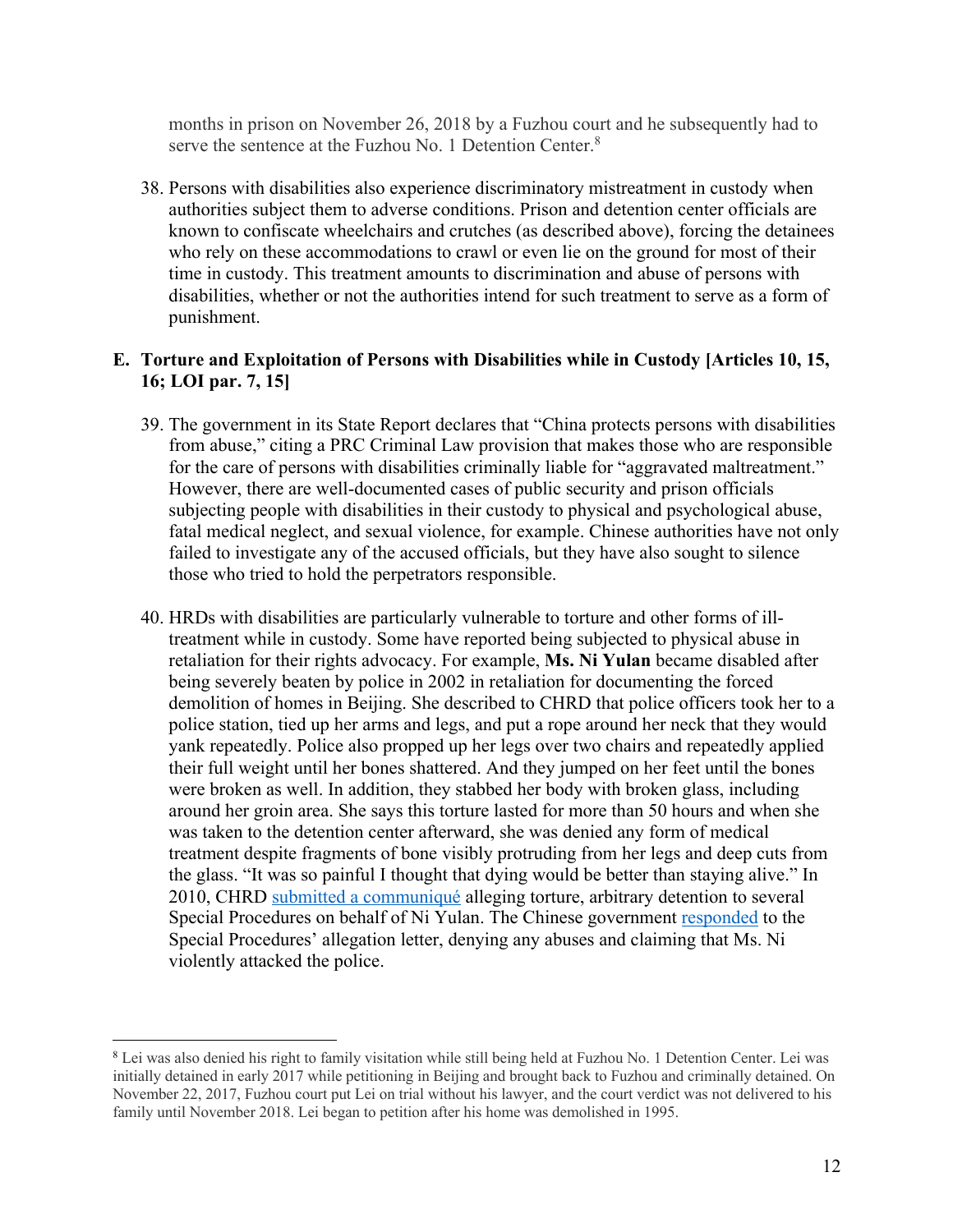- 41. Rights defenders with disabilities have also been mistreated and tortured for refusing to admit guilt to unwarranted criminal charges. In many cases that CHRD has documented, it is commonplace for police at detention centers to mistreat those who maintain their innocence as a way of adding pressure to force them to confess, as the criminal justice system still heavily relies on confessions. In this context, depriving a person with disabilities of practical necessities that they need to facilitate equal access, such as a wheelchair or crutches, are points of leverage for detention center officials intent on punishing or humiliating detainees with disabilities.
- 42. For example, **Ms. Ni Yulan** says that when she was serving her second sentence at the Beijing Women's Prison starting in 2009, prison guards told her that they would subject her to punishments because she would not admit guilt during her trial. The punishments included withholding of accommodations such as a wheelchair or crutches so that she was forced to crawl on the floor; forcing her off the toilet once they saw that she had pulled down her pants; dragging her so forcefully that on one occasion she chipped her tooth; and forcing her to crouch on all fours in a public area every morning in view of other prisoners as they filed into their gathering place.
- 43. Another rights defender with disabilities, **Ms. Ge Zhihui,** was reportedly subjected to repeated interrogations while sleep-deprived and subjected to beatings for refusing to admit guilt while being held in custody at the Fengtai District Detention Center in Beijing from July 2019 to September 2021.
- 44. Another HRD with disabilities, **Mr. Guo Hongwei,** was subjected to mistreatment by authorities throughout his detention, according to his family. Authorities held him in a small, unlit room of two square meters and condoned his mistreatment by other prisoners. Mr. Guo, who had been in a coma for over two months, died in custody on April 9, 2021. His family hired a lawyer to conduct an investigation into his death, but they were unable to obtain surveillance footage of the last three months of his detention (to assess whether he had been subjected to torture or ill-treatment), authorities withheld medical files, and would not conduct an autopsy. Local officials eventually forced the lawyer hired by the family who was conducting an independent investigation to leave the city.
- 45. In none of the above cases have any authorities been investigated or held accountable for mistreating these rights defenders with disabilities, despite accusations made by their family members, lawyers, and human rights groups.
- 46. There are also reports of prisoners being subjected to forced labor in prison, including imprisoned rights defenders with disabilities. Under ILO Convention 29, such prison labor should be carried out under the "supervision and control of a public authority." However, rather than supervising labor to ensure it is compatible with dignified work in the spirit of the ILO Declaration and Constitution, prison authorities have subjected disabled persons to labor that is discriminatorily onerous.

*Denial of Medical Treatment*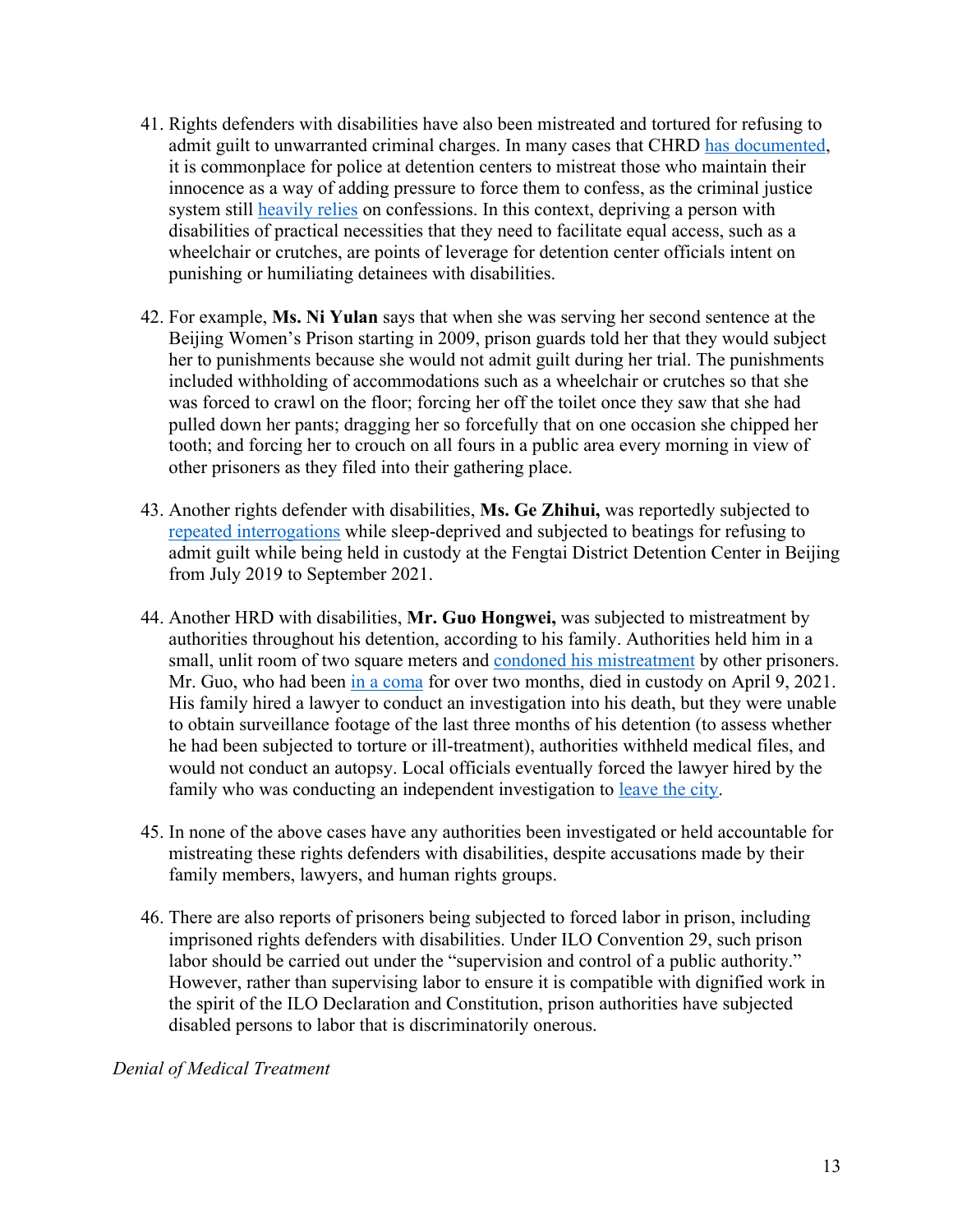- 47. Other forms of abuse include the denial of medical treatment. As mentioned above, Ms. Ni Yulan was denied medical treatment for serious injuries inflicted by police who subjected her to torture. She also reports that officials lacked respect for people with disabilities in ways that affected their health—during her 2008 detention at the Xicheng Detention Center, she witnessed officials delay a deaf inmate's access to a medical examination for an infected skin growth, which later was diagnosed to be skin cancer.
- 48. In some cases, medical neglect has been fatal to rights defenders in custody with disabilities. **Mr. Guo Hongwei,** mentioned above, was denied treatment for serious medical issues, including high blood pressure, and he died on April 9, 2021, as the result of a cerebral hemorrhage while in custody at Gongzhuling Prison in Jilin province. Since his death, authorities have refused to provide medical records or to respond to family inquiries about the cause of death.
- 49. Another instance of authorities refusing to provide medical treatment for a rights defender with disabilities who suffers from a serious health condition, is that of **Mr. Jiang Zhilin**, currently serving an eight-year sentence at the Xinyuan County Halabu Prison in Yili, Xinjiang. Mr. Jiang, who eventually became unable to speak after suffering a cerebral infarction that went untreated while in prison, has become severely underweight while serving his sentence—he was reported to have weighed around 30 kilograms in April 2021, and authorities have refused to respond to family member inquiries regarding his condition.
- 50. In another case, an activist with a disability, **Mr. Wang Kouma,** while serving a twoand-a-half-year sentence on the charge of "creating a disturbance," had been denied medical care by authorities despite his family filing multiple requests. Wang Kouma served his sentence at a prison hospital due to critical health conditions, but his family feared his life was in danger and that he was not receiving adequate treatment. Wang's daughter submitted an application for medical parole on December 9, 2013, but local authorities did not respond to the request. Wang suffered from hypertension and had a stroke caused by an obstruction of blood to his brainstem. Wang became disabled as a result of the stroke. His health situation was so serious that he needed to be hooked up to an oxygen tank in order to appear in court in September 2013. One of his lawyers reported after a visit in December 2013 that Wang was bedridden and on an intravenous drip, and his overall health condition was dire at the time, and yet authorities refused to grant medical parole. On March 24, 2015, authorities released Wang at the end of his sentence. He continued petitioning after his release.

#### **iv. Recommendations**

51. The Chinese government must fully comply with the International Convention on the Rights of Persons with Disabilities by taking the following steps:

*Participation in Political and Public Life (Article 29)*